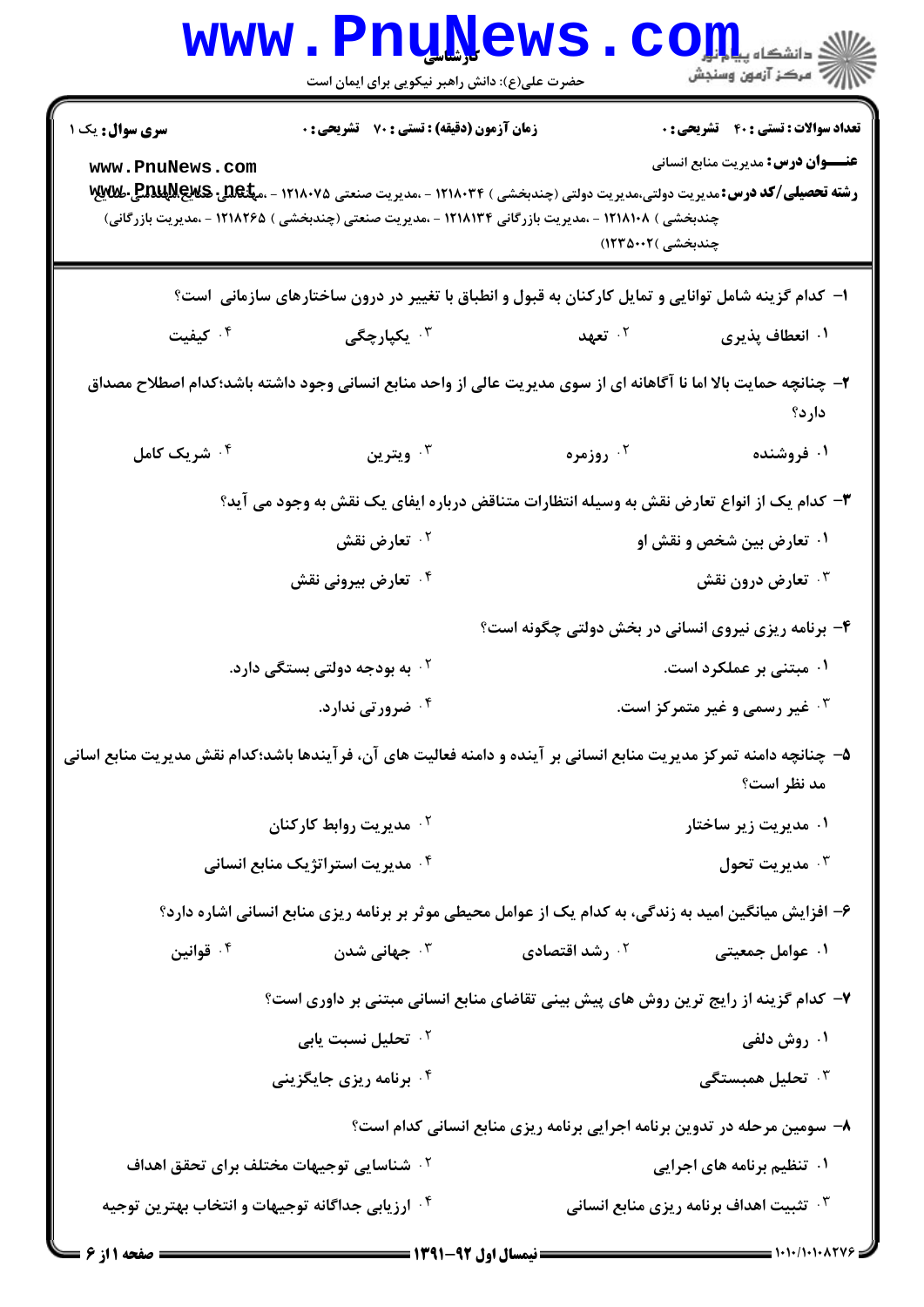|                                                                                                                 | <b>www.PnuNews</b><br>حضرت علی(ع): دانش راهبر نیکویی برای ایمان است                                                  |                               | $\text{C}$ OII<br>أأأ مركز آزمون وسنجش                                    |
|-----------------------------------------------------------------------------------------------------------------|----------------------------------------------------------------------------------------------------------------------|-------------------------------|---------------------------------------------------------------------------|
| <b>سری سوال : ۱ یک</b>                                                                                          | <b>زمان آزمون (دقیقه) : تستی : 70 ٪ تشریحی : 0</b>                                                                   |                               | <b>تعداد سوالات : تستي : 40 - تشريحي : 0</b>                              |
| www.PnuNews.com                                                                                                 | (چندبخشی ) ۱۲۱۸۱۰۸ - ،مدیریت بازرگانی ۱۲۱۸۱۳۴ - ،مدیریت صنعتی (چندبخشی ) ۱۲۱۸۲۶۵ - ،مدیریت بازرگانی                  |                               | <b>عنـــوان درس:</b> مدیریت منابع انسانی<br>(چندبخشی )۱۲۳۵۰۰۲             |
|                                                                                                                 |                                                                                                                      |                               | ۹- "گروهی از مشاغل مشابه" چه نامیده می شود؟                               |
| ۰۴ پست                                                                                                          | ۰۳ کار                                                                                                               | ۰۲ حرفه                       | ۰۱ وظیفه                                                                  |
|                                                                                                                 |                                                                                                                      |                               | ∙ا− بهترین روش برای کسب اطلاعات دست اول درباره چگونگی انجام کار کدام است؟ |
| ۰۴ ثبت وقايع                                                                                                    | شاهده غیر منظم $\cdot$ "                                                                                             | ۰ <sup>۲</sup> پرسشنامه       | ۰۱ مصاحبه                                                                 |
| 11- بیان مکتوب از آنچه شاغل انجام می دهد، نحوه انجام شغل و دلیل انجام آن، چه نامیده می شود؟                     |                                                                                                                      |                               |                                                                           |
|                                                                                                                 | ۰ <sup>۲</sup> شرح شغل                                                                                               |                               | ۰۱ شرایط احراز مشاغل                                                      |
|                                                                                                                 | ۰ <sup>۴</sup> گزارش کاری                                                                                            |                               | ۰۳ وظیفه کاری                                                             |
|                                                                                                                 | ۱۲– از کدام مورد می توان برای کارمند یابی در هر گونه شغلی از غیر ماهرترین تا ماهرترین آنها و مشاغل مدیریتی بلند پایه |                               | استفاده کرد؟                                                              |
| ۰۴ آگهی                                                                                                         | شدارس حرفه ای $\cdot$                                                                                                | ۰ <sup>۲</sup> موسسات کاریابی | ۰۱ دانشگاه ها                                                             |
| ۱۳– اگر نسبت گزینش برابر ۰/۳ و تعداد کل متقاضیان موجود ۴۰ نفر باشد، تعداد افراد استخدام شده برای یک شغل خاص چند |                                                                                                                      |                               | نفر است؟                                                                  |
| $F.$ $F$                                                                                                        | 11.7                                                                                                                 | $\mathbf{N}$ .                | 144                                                                       |
|                                                                                                                 | ۱۴– اینکه عملکرد فرد در آزمون گزینش نیروی انسانی می تواند عملکرد او را به هنگام کار نشان دهد، به کدام گزینه مربوط    |                               | است؟                                                                      |
|                                                                                                                 | ۰۲ استاندارد سازی آزمون                                                                                              |                               | ۰۱ اعتماد آزمون                                                           |
|                                                                                                                 | ۰۴ نرمال سازی آزمون                                                                                                  |                               | ۰۳ اعتبار آزمون                                                           |
|                                                                                                                 | ۱۵- معرفی نامه های شخصی و معرفی نامه های شغلی به کدام یک از مراحل گزینش منابع انسانی مربوط می شوند؟                  |                               |                                                                           |
|                                                                                                                 | ۰۲ پذیرش                                                                                                             |                               | ۰۱ به کارگماری غیر رسمی                                                   |
|                                                                                                                 | ۰ <sup>۴ -</sup> آزمون نمونه کار                                                                                     |                               | بررسی سوابق متقاضی $\cdot^{\mathsf{y}}$                                   |
|                                                                                                                 |                                                                                                                      |                               |                                                                           |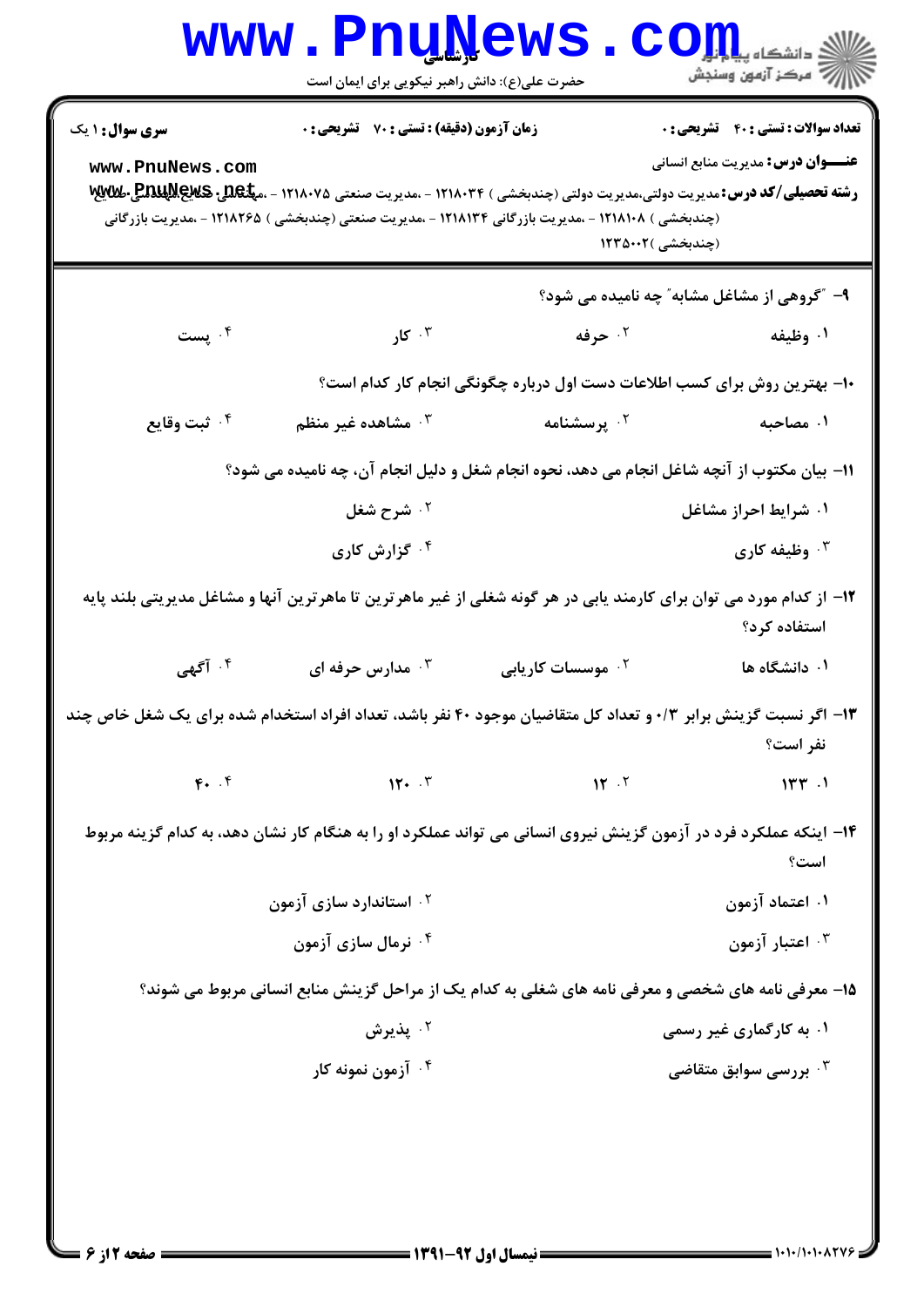|                                                                                         | www.PnuNews<br>حضرت علی(ع): دانش راهبر نیکویی برای ایمان است                                                                                                                                                                                                                              |                                                                   | ان دانشگاه پیام <mark>بر</mark><br>از دانشگاه پیام نور                                                        |
|-----------------------------------------------------------------------------------------|-------------------------------------------------------------------------------------------------------------------------------------------------------------------------------------------------------------------------------------------------------------------------------------------|-------------------------------------------------------------------|---------------------------------------------------------------------------------------------------------------|
| <b>سری سوال : ۱ یک</b><br>www.PnuNews.com                                               | زمان آزمون (دقیقه) : تستی : 70 گشریحی : 0<br><b>رشته تحصیلی/کد درس:</b> مدیریت دولتی،مدیریت دولتی (چندبخشی ) ۱۲۱۸۰۳۴ - ،مدیریت صنعتی ۱۲۱۸۰۷۵ - ،م <b>پلکلید پیلاپلیلیدیلی</b><br>.<br>(چندبخشی ) ۱۲۱۸۱۰۸ - ،مدیریت بازرگانی ۱۲۱۸۱۳۴ - ،مدیریت صنعتی (چندبخشی ) ۱۲۱۸۲۶۵ - ،مدیریت بازرگانی |                                                                   | <b>تعداد سوالات : تستي : 40 ٪ تشريحي : 0</b><br><b>عنـــوان درس:</b> مدیریت منابع انسانی<br>(چندبخشی )۱۲۳۵۰۰۲ |
|                                                                                         | ۱۶– در کدام نظریه یادگیری،کارکردهای روانشناختی بر حسب یک تعامل دوجانبه بین شخص و عوامل تعیین کننده محیطی                                                                                                                                                                                  |                                                                   | تبيين مي شوند؟                                                                                                |
|                                                                                         | ۰ <sup>۲</sup> سیستم های فنی–اجتماعی                                                                                                                                                                                                                                                      |                                                                   | ۰۱ یادگیری اجتماعی                                                                                            |
|                                                                                         | ۰۴ یادگیری شناختی                                                                                                                                                                                                                                                                         |                                                                   | ۰۳ یادگیری کلاسیک                                                                                             |
|                                                                                         | ۱۷– ″تعیین اهداف آموزشی و پیش بینی عملیات و فعالیت های آموزشی برای رسیدن به اهداف از پیش تعیین شده، با توجه به                                                                                                                                                                            | امکانات و محدودیتهای آموزشی و نیز نظام ارزشی جامعه"، چه نام دارد؟ |                                                                                                               |
|                                                                                         | <sup>۲</sup> ۰ برنامه ریزی آموزشی                                                                                                                                                                                                                                                         |                                                                   | ۰۱ تجزیه و تحلیل عملکرد فردی                                                                                  |
|                                                                                         | ۰۴ سازماندهی محتوای آموزشی                                                                                                                                                                                                                                                                |                                                                   | ۰ <sup>۳</sup> تعیین نیازهای آموزشی                                                                           |
|                                                                                         | ۱۸− کدام یک از روشهای ارزشیابی آموزش، پیشرفته ترین روش ارزشیابی آموزش تلقی می شود؟                                                                                                                                                                                                        |                                                                   |                                                                                                               |
|                                                                                         | ۰ <sup>۲</sup> روش پیش آزمون و پس آزمون                                                                                                                                                                                                                                                   |                                                                   | ۰۱ روش ارزیابی واکنش                                                                                          |
|                                                                                         | ۰ <sup>۴</sup> روش تجربی کنترل گروهی                                                                                                                                                                                                                                                      |                                                                   | ۰۳ روش آزمون عملکرد قبل و بعد از آموزش                                                                        |
|                                                                                         |                                                                                                                                                                                                                                                                                           |                                                                   | ۱۹- "بحران نیمه عمر"، به کدام یک از مراحل مسیر شغلی مربوط می شود؟                                             |
| ۰۴ استقرار                                                                              | ا نگهداری $\cdot$                                                                                                                                                                                                                                                                         | ۰۲ پیشرفت                                                         | ۰۱ خروج                                                                                                       |
|                                                                                         | ۲۰- در کدام یک از لنگرگاه های مسیر شغلی، افراد گرایش به تحلیل و حل مسایل و مشکلات سخت و مشکل، تحت تاثیر قرار                                                                                                                                                                              |                                                                   | دادن دیگران و به کارگیری قدرت دارند؟                                                                          |
| ۰ <sup>۴</sup> شایستگی مدیریتی                                                          | ۰ <sup>۳</sup> کار آفرینی                                                                                                                                                                                                                                                                 |                                                                   | ۰۱ چالش های محیطی معسلی در تدگی ( <mark>باش های محیطی</mark>                                                  |
|                                                                                         | <b>۲۱</b> – کدام یک از مقاصد ارزیابی عملکرد، آنچه را بر پایه سطوح عملکرد واقعی از مستخدمان انتظار می رود، معین می کند؟                                                                                                                                                                    |                                                                   |                                                                                                               |
| ۰ <sup>۴</sup> پرورش مدیران                                                             | بهسازی عملکرد $\cdot^{\mathtt{w}}$                                                                                                                                                                                                                                                        | ۰ <sup>۲</sup> جبران خدمت                                         | ۰۱ ایجاد بازخورد                                                                                              |
|                                                                                         | ۲۲- در به کارگیری کدام روش ارزیابی عملکرد، میزان رشد و بلوغ کارکنان شرط اساسی است؟                                                                                                                                                                                                        |                                                                   |                                                                                                               |
|                                                                                         | ۰۲ انتخاب اجباری                                                                                                                                                                                                                                                                          |                                                                   | ۰۱ فهرست راهنما                                                                                               |
|                                                                                         | ۰۴ مدیریت بر مبنای هدف                                                                                                                                                                                                                                                                    |                                                                   | ۰۳ مقایسه زوجی                                                                                                |
| ۲۳- هدف کدام روش ارزیابی عملکرد، شناخت هر کارمند از خود توسط یک فرآیند انعکاسی می باشد؟ |                                                                                                                                                                                                                                                                                           |                                                                   |                                                                                                               |
| ۰۴ مقایسه زوجی                                                                          | رتبه بندی رفتاری $\cdot^{\mathtt{w}}$                                                                                                                                                                                                                                                     | ۰۲ ۰۶۰ درجه                                                       | ۰۱ مشاهده رفتار                                                                                               |
|                                                                                         |                                                                                                                                                                                                                                                                                           |                                                                   |                                                                                                               |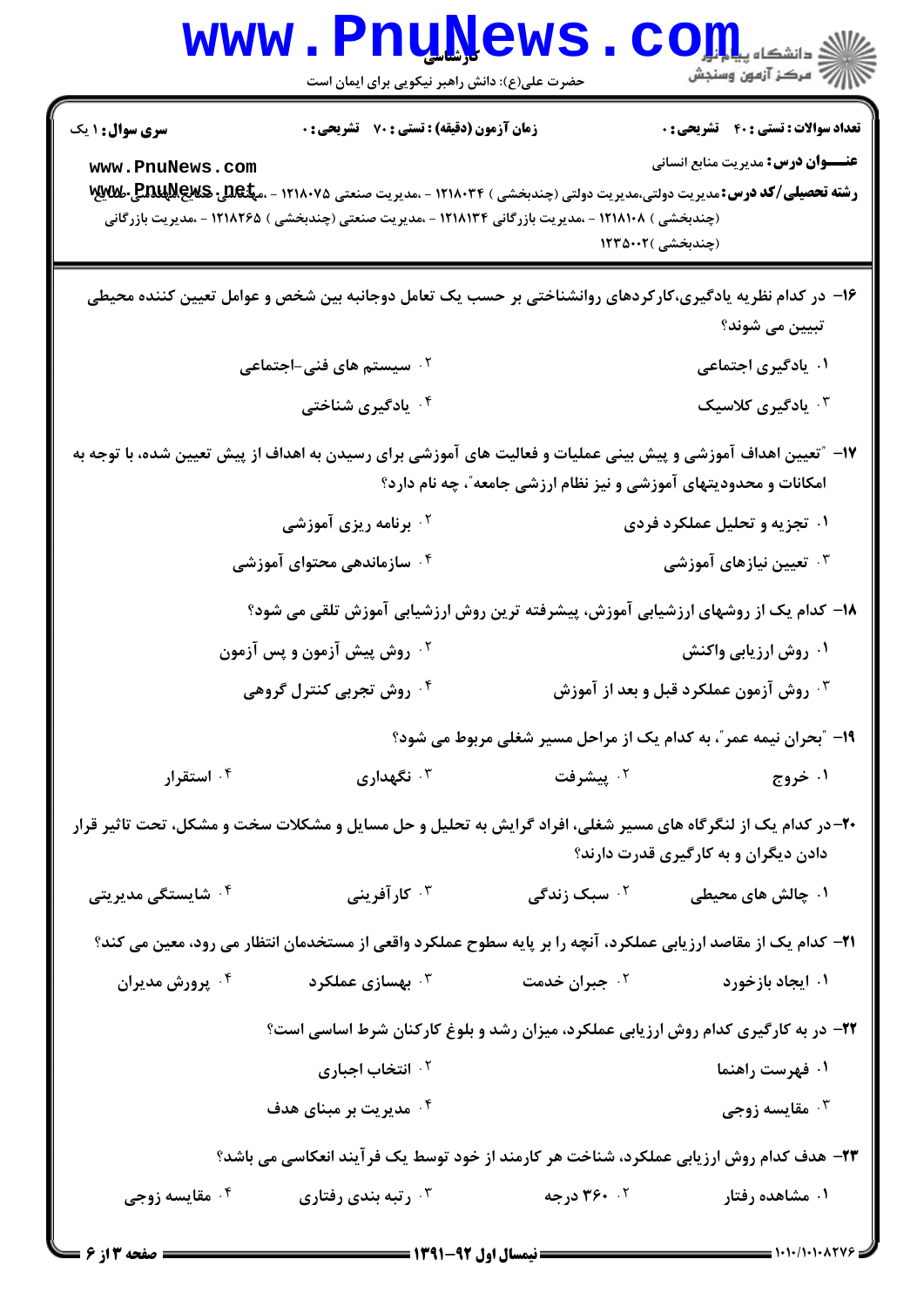|                                                                                                                                             | <b>www.PnuNews</b><br>حضرت علی(ع): دانش راهبر نیکویی برای ایمان است                                                                                |                                                                               | الله دانشگاه پیاوران<br>الله عرکز آزمون وسنجش                                            |
|---------------------------------------------------------------------------------------------------------------------------------------------|----------------------------------------------------------------------------------------------------------------------------------------------------|-------------------------------------------------------------------------------|------------------------------------------------------------------------------------------|
| <b>سری سوال : ۱ یک</b><br>www.PnuNews.com                                                                                                   | زمان آزمون (دقیقه) : تستی : 70 ٪ تشریحی : 0<br>(چندبخشی ) ۱۲۱۸۱۰۸ - ،مدیریت بازرگانی ۱۲۱۸۱۳۴ - ،مدیریت صنعتی (چندبخشی ) ۱۲۱۸۲۶۵ - ،مدیریت بازرگانی | (چندبخشی )۱۲۳۵۰۰۲                                                             | <b>تعداد سوالات : تستی : 40 - تشریحی : 0</b><br><b>عنـــوان درس:</b> مدیریت منابع انسانی |
|                                                                                                                                             |                                                                                                                                                    |                                                                               |                                                                                          |
|                                                                                                                                             | ۲۴- کدام یک از گزینه های زیر نشان دهنده، تمایل به ارزیابی تمامی کارکنان در سطح خوب و عالی می باشد؟                                                 |                                                                               |                                                                                          |
| ۰ <sup>۴</sup> تمایل به حد وسط                                                                                                              | ۰ <sup>۳</sup> تاثير اوليه                                                                                                                         | <sup>۲</sup> ۰ خطای آسان گیری                                                 | ۰۱ خطای هاله ای                                                                          |
|                                                                                                                                             | ۲۵- در کدام نظریه ی حقوق و دستمزد، برای محصولِ کار مانند کالاها، اجناس و خدمات، قیمتی مشخص می شود؟                                                 |                                                                               |                                                                                          |
| ۰۴ قدرت پرداخت                                                                                                                              | ۰ <sup>۳</sup> هزینه زندگی                                                                                                                         | <sup>7.</sup> بهره وری                                                        | ۰۱ عرضه و تقاضا                                                                          |
| ۲۶- در کدام یک از عوامل اجزاء سیستمهای جبران خدمات، کارکنان مزایای مشخصی را به طور قانونی و یا بنا به صلاحدید<br>کارفرمایان دریافت می کنند؟ |                                                                                                                                                    |                                                                               |                                                                                          |
|                                                                                                                                             | ۰ <sup>۲</sup> سیستم غیر مستقیم جبران خدمات                                                                                                        |                                                                               | ۰۱ مبنای سیستم حقوق یا جبران خدمات                                                       |
|                                                                                                                                             | ۰۴ سیستم هدفمند                                                                                                                                    |                                                                               | سیستم انگیزشی $\cdot^{\mathsf{v}}$                                                       |
|                                                                                                                                             | ۲۷– کدام سیستم پرداخت، جبران خدمات را بر اساس مدت زمان اشتغال به کار تعیین می کند؟                                                                 |                                                                               |                                                                                          |
|                                                                                                                                             | <sup>۲ .</sup> سیستم پرداخت مبتنی بر مهارت                                                                                                         |                                                                               | ۰۱ سیستم پرداخت مبتنی بر شایستگی                                                         |
|                                                                                                                                             | ۰ <sup>۴</sup> سیستم پرداخت مبتنی بر عملکرد گروهی                                                                                                  |                                                                               | ۰۳ سیستم پرداخت مبتنی بر ارشدیت $\cdot$                                                  |
|                                                                                                                                             | ۲۸- ″روش متخصص میانجی، ضمن شباهت به روش  اما از آن متفاوت است″. گزینه صحیح را برای کامل کردن                                                       |                                                                               | عبارت انتخاب كنيد.                                                                       |
| ۰۴ آموزش حساسیت                                                                                                                             | تحلیل رفتار $\cdot$                                                                                                                                | ۰۲ تثبیت هدف                                                                  | ۰۱ مشاوره                                                                                |
|                                                                                                                                             |                                                                                                                                                    | ۲۹- رفتارهای مشکل زا و چالش های جدید، به کدام یک از شرایط مربیگری اشاره دارد؟ |                                                                                          |
| ۰ <sup>۴</sup> عمل یادگیری                                                                                                                  | عملکرد $\cdot$ "                                                                                                                                   | ۰ <sup>۲</sup> توسعه مهارت                                                    | ۰۱ توسعه                                                                                 |
|                                                                                                                                             | ۳۰– کدام یک از سبک های ارتباطی مربیگری، به هدایت افراد بر حسب رهبری موقعیتی از طریق دلسوزی برای دیگران و                                           |                                                                               | صحبت کردن راجع به گذشته تمایل دارد؟                                                      |
| ۰۴ کنترل کننده                                                                                                                              | تشويق كننده $\cdot^{\mathsf{r}}$                                                                                                                   | ۰ <sup>۲</sup> حمایت کننده                                                    | ۰۱ تحلیل کننده                                                                           |
|                                                                                                                                             |                                                                                                                                                    | <b>٣١</b> - ایده های جدید مربوط کدام یک از کلاه های تفکر می باشد؟             |                                                                                          |
| ۰۴ سبز                                                                                                                                      | ۰۳ آبی $\,$                                                                                                                                        | ۰۲ سفید                                                                       | ۰۱ زرد                                                                                   |
|                                                                                                                                             |                                                                                                                                                    |                                                                               |                                                                                          |

 $= 1.1.11.1.174$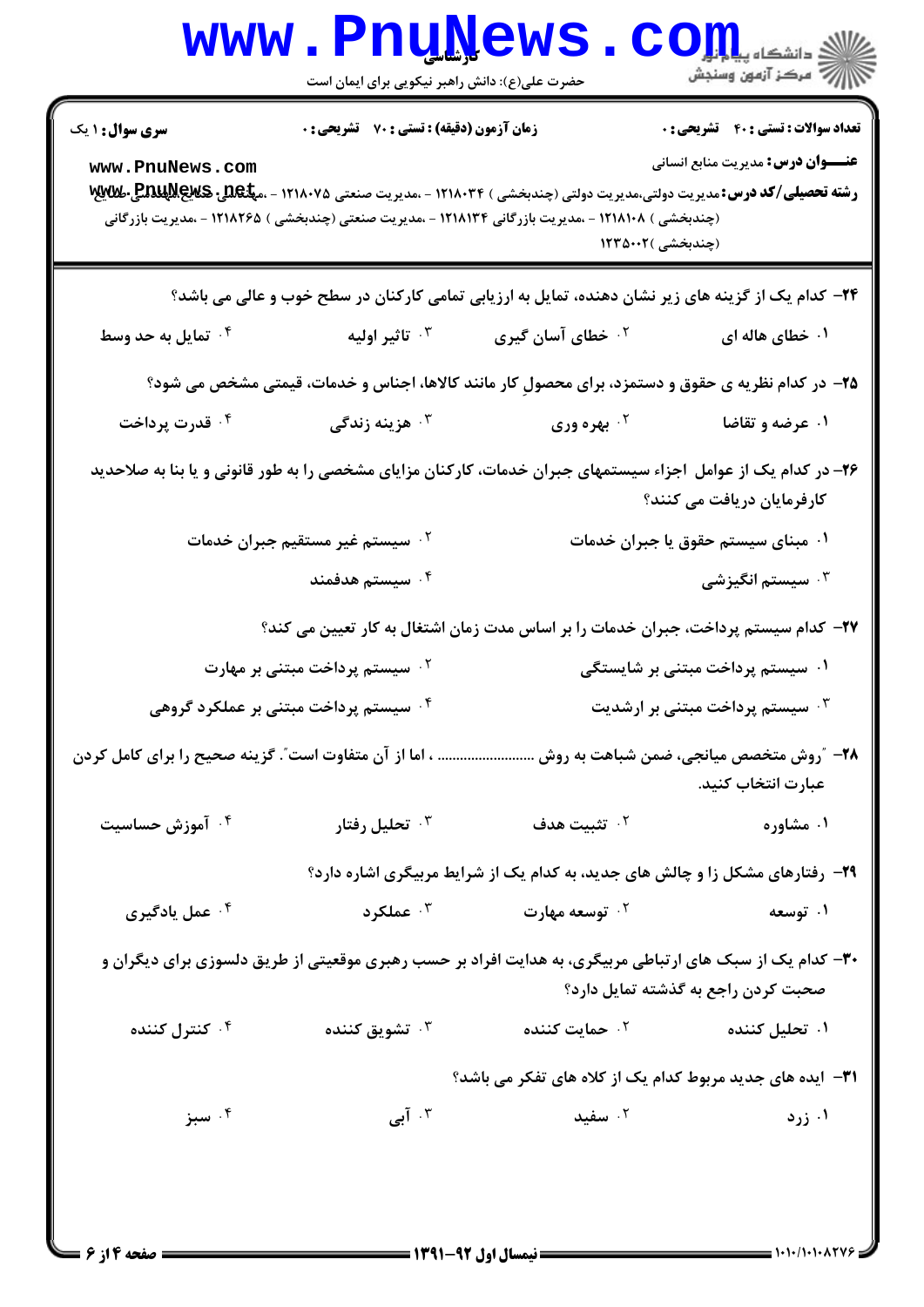| <b>WWW</b>                                                                                                         | <b>L</b> TTri <sup>n</sup> i<br>حضرت علی(ع): دانش راهبر نیکویی برای ایمان است |                                                                                                     | لاد دانشڪاه پ <b>يا ۾ لور</b><br>الا                                                                                                                                                                                                                    |
|--------------------------------------------------------------------------------------------------------------------|-------------------------------------------------------------------------------|-----------------------------------------------------------------------------------------------------|---------------------------------------------------------------------------------------------------------------------------------------------------------------------------------------------------------------------------------------------------------|
| <b>سری سوال : ۱ یک</b><br>www.PnuNews.com                                                                          | زمان آزمون (دقیقه) : تستی : 70 ٪ تشریحی : 0                                   | (چندبخشی ) ۱۲۱۸۱۰۸ - ،مدیریت بازرگانی ۱۲۱۸۱۳۴ - ،مدیریت صنعتی (چندبخشی ) ۱۲۱۸۲۶۵ - ،مدیریت بازرگانی | <b>تعداد سوالات : تستی : 40 - تشریحی : 0</b><br><b>عنـــوان درس:</b> مدیریت منابع انسانی<br><b>رشته تحصیلی/کد درس: م</b> دیریت دولتی،مدیریت دولتی (چندبخشی ) ۱۲۱۸۰۳۴ - ،مدیریت صنعتی ۱۲۱۸۰۷۵ - ،م <b>پلکلیدی پالیلاپیل میلایلا</b><br>(چندبخشی )۱۲۳۵۰۰۲ |
|                                                                                                                    |                                                                               |                                                                                                     | ۳۲– درکدام یک از مراحل فرآیند منتورینگ، رابطه بین طرفین پخته تر می وشد و به فراتر از ارتباط رسمی منتورینگ می<br>رسد؟                                                                                                                                    |
| ۰۴ تعریف مجدد                                                                                                      | جدایی $\cdot^{\mathsf{r}}$                                                    | ۰ <sup>۲</sup> آموزش دادن                                                                           | ۰۱ شروع                                                                                                                                                                                                                                                 |
|                                                                                                                    |                                                                               |                                                                                                     | ۳۳– کدام گزینه از مولفه های دیدگاه ساختار اجتماعی توانمندسازی می باشد؟                                                                                                                                                                                  |
| ا پاداش $\cdot$ $^\circ$                                                                                           | معنا داشتن $\cdot$ "                                                          | ۰ <sup>۲</sup> انتخاب                                                                               | ۰۱ اثربخشی                                                                                                                                                                                                                                              |
|                                                                                                                    |                                                                               |                                                                                                     | ۳۴– در کدام مدل توانمند سازی علاوه بر مدیر، اعضاء سازمان نقش اساسی در فرآیند توانمند سازی ایفا می کنند؟                                                                                                                                                 |
| ۰۴ مدل نولر                                                                                                        | مدل باون و لاولر $\cdot^{\mathsf{v}}$                                         | ۰ <sup>۲</sup> مدل کانگر و کاننگو                                                                   | ۰۱ مدل باندورا                                                                                                                                                                                                                                          |
| ۳۵– کدام یک از پیامدهای توانمندسازی می تواند منجر به افزایش رضایت شغلی و کاهش استرس در افراد شود؟                  |                                                                               |                                                                                                     |                                                                                                                                                                                                                                                         |
| ۰ <sup>۴</sup> پیامدهای اقتصادی                                                                                    | يامدهای نگرشی $\cdot^{\mathtt{w}}$                                            | <sup>۲</sup> ۰ پیامدهای اجتماعی                                                                     | ۰۱ پیامدهای رفتاری                                                                                                                                                                                                                                      |
|                                                                                                                    |                                                                               | می کنند"، به کدام یک از موانع ایجاد سازمان یادگیرنده اشاره دارد؟                                    | ۳۶- آینکه در غالب اوقات این تظاهر و ادعا وجود دارد که همه ی افراد همگام با راهبرد جمعی تیم حرکت کرده و از آن تبعیت                                                                                                                                      |
|                                                                                                                    | تمرکز بر رویدادها $\cdot$ ۲                                                   |                                                                                                     | ۰۱ مثل قورباغه پخته                                                                                                                                                                                                                                     |
|                                                                                                                    | ۰۴ تصور باطل(توهم)یادگیری از تجربه                                            |                                                                                                     | افسانه نيمه مديريت $\cdot$                                                                                                                                                                                                                              |
|                                                                                                                    |                                                                               | <b>کارگر و فاکتورهای سازمانی بر آنها تمرکز شده است، کدامند</b> ؟                                    | ۳۷– دو فاکتور مهمی که در تحقیقات ده سال گذشته در خصوص آزمودن رابطه میان مخاطرات مربوط به بهداشت افراد، ایمنی                                                                                                                                            |
|                                                                                                                    | <b>گ مصرف مشروبات الکلی و استرس</b>                                           |                                                                                                     | ۰۱ کشیدن سیگار و چاقی                                                                                                                                                                                                                                   |
|                                                                                                                    | ۰۴ کم خوابی و سقوط از ارتفاع                                                  |                                                                                                     | ۰ <sup>۳ ک</sup> م تحرکی و نور کم                                                                                                                                                                                                                       |
| ۳۸– کدام مدل بهداشت و ایمنی کارکنان، اغلب بر تغییر قوانین و مقررات، خط مشی های عمومی، رقابتهای بازاریابی اجتماعی و |                                                                               | معرفی مشوق های اقتصادی که رفتار مشخصی را ترویج می کند، تاکید می نماید؟                              |                                                                                                                                                                                                                                                         |
|                                                                                                                    | <b>10 مدل سرمایه انسانی</b>                                                   |                                                                                                     | ۰۱ مدل بهداشت عمومی                                                                                                                                                                                                                                     |
|                                                                                                                    | ۰ <sup>۴</sup> مدل روانشناختی                                                 |                                                                                                     | مدل تلفیقی $\cdot^{\mathsf{y}}$                                                                                                                                                                                                                         |
|                                                                                                                    |                                                                               |                                                                                                     |                                                                                                                                                                                                                                                         |

 $-NT$ 

۳.

 $1881$